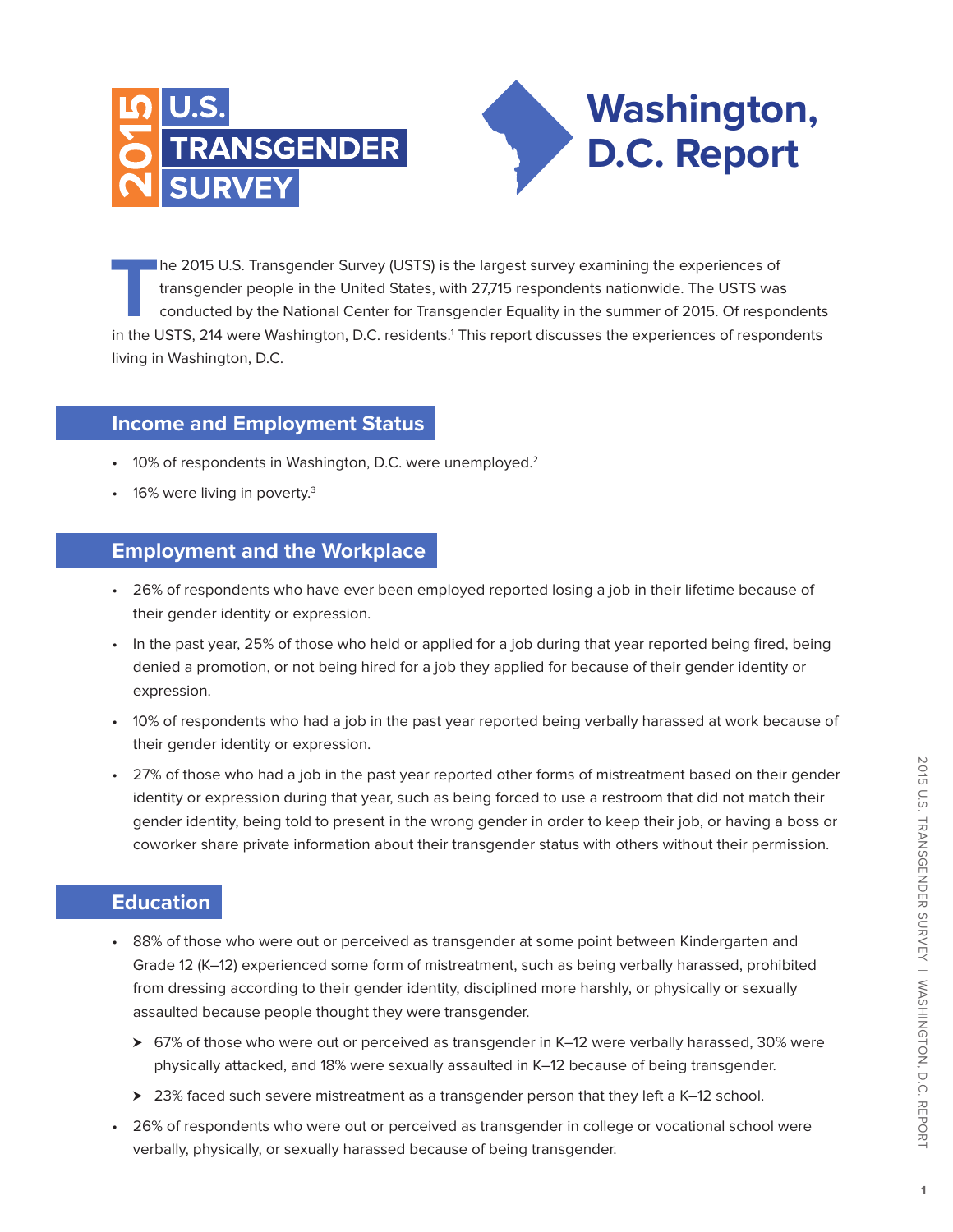## **Housing and Homelessness**

- • 24% of respondents experienced some form of housing discrimination in the past year, such as being evicted from their home or denied a home or apartment because of being transgender.
- 21% have experienced homelessness at some point in their lives.
- • 11% experienced homelessness in the past year because of being transgender.

#### **Public Accommodations**

- • Respondents reported being denied equal treatment or service, verbally harassed, or physically attacked at many places of public accommodation—places that provide services to the public, like retail stores, hotels, and government offices.
- • Of respondents who visited a place of public accommodation where staff or employees thought or knew they were transgender, 41% experienced at least one type of mistreatment in the past year. This included 24% who were denied equal treatment or service, 27% who were verbally harassed, and 3% who were physically attacked because of being transgender.

#### **Restrooms**

- • 8% of respondents reported that someone denied them access to a restroom in the past year.
- • In the past year, respondents reported being verbally harassed (10%) and physically attacked (1%) when accessing a restroom.
- • 58% of respondents avoided using a public restroom in the past year because they were afraid of confrontations or other problems they might experience.
- • 25% of respondents limited the amount that they ate or drank to avoid using the restroom in the past year.

# **Police Interactions**

- • Respondents experienced high levels of mistreatment and harassment by police. In the past year, of respondents who interacted with police or other law enforcement officers who thought or knew they were transgender, 44% experienced some form of mistreatment. This included being verbally harassed, repeatedly referred to as the wrong gender, physically assaulted, or sexually assaulted, including being forced by officers to engage in sexual activity to avoid arrest.
- • 63% of respondents said they would feel uncomfortable asking the police for help if they needed it.

# **Health**

• 35% of respondents experienced a problem in the past year with their insurance related to being transgender, such as being denied coverage for care related to gender transition or being denied coverage for routine care because they were transgender.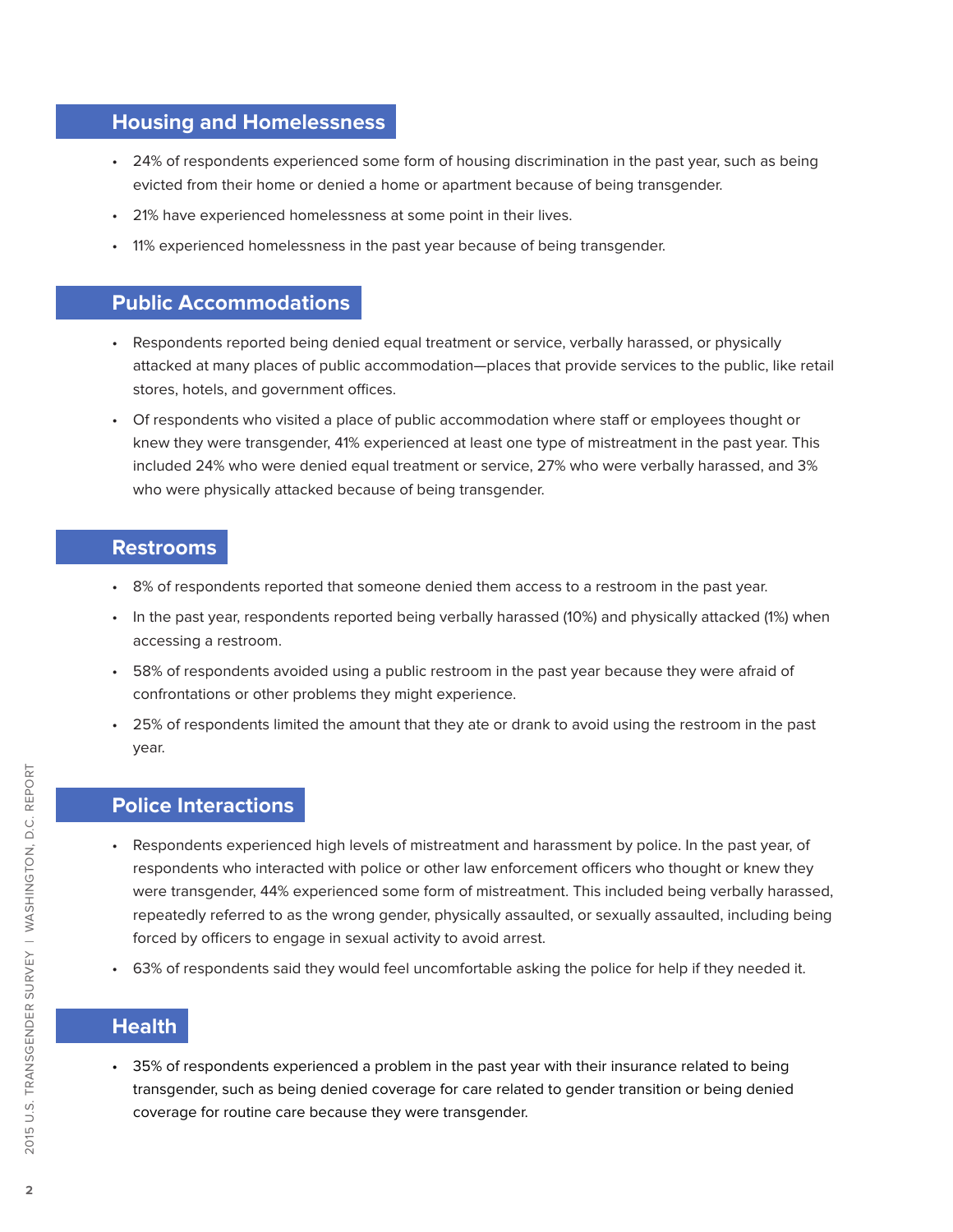- • 43% of those who saw a health care provider in the past year reported having at least one negative experience related to being transgender. This included being refused treatment, verbally harassed, or physically or sexually assaulted, or having to teach the provider about transgender people in order to get appropriate care.
- • In the past year, 24% of respondents did not see a doctor when they needed to because of fear of being mistreated as a transgender person, and 32% did not see a doctor when needed because they could not afford it.
- • 37% of respondents experienced serious psychological distress in the month before completing the survey (based on the Kessler 6 Psychological Distress Scale).<sup>4</sup>
- • 11% of respondents reported that a professional, such as a psychologist, counselor, or religious advisor, tried to stop them from being transgender.

#### **Identity Documents**

- Only 16% of respondents reported that all of their IDs had the name and gender they preferred, while 49% reported that none of their IDs had the name and gender they preferred.
- • The cost of changing IDs was one of the barriers respondents faced, with 14% of those who have not changed their legal name and 17% of those who have not updated the gender on their IDs reporting that it was because they could not afford it.
- • 43% of respondents who have shown an ID with a name or gender that did not match their gender presentation were verbally harassed, denied benefits or service, asked to leave, or assaulted.

#### **ENDNOTES** | WASHINGTON, D.C. REPORT

- 1. The number of respondents in Washington, D.C. (n=214) is an unweighted value. All reported percentages are weighted. For more information on the weighting procedures used to report 2015 U.S. Transgender Survey data, see the full survey report, available at www.USTransSurvey.org.
- 2. For reference, the U.S. unemployment rate was 5% at the time of the survey, as reported by the Bureau of Labor Statistics. See the full report for more information about this calculation.
- 3. For reference, the U.S. poverty rate was 12% at the time of the survey. The research team calculated the USTS poverty measure using the official poverty measure, as defined by the U.S. Census Bureau. USTS respondents were designated as living in poverty if their total family income fell under 125% of the official U.S. poverty line. See the full report for more information about this calculation.
- 4. For reference, 5% of the U.S. population reported experiencing serious psychological distress during the prior month as reported in the 2015 National Survey on Drug Use and Health. See the full report for more information about this calculation.